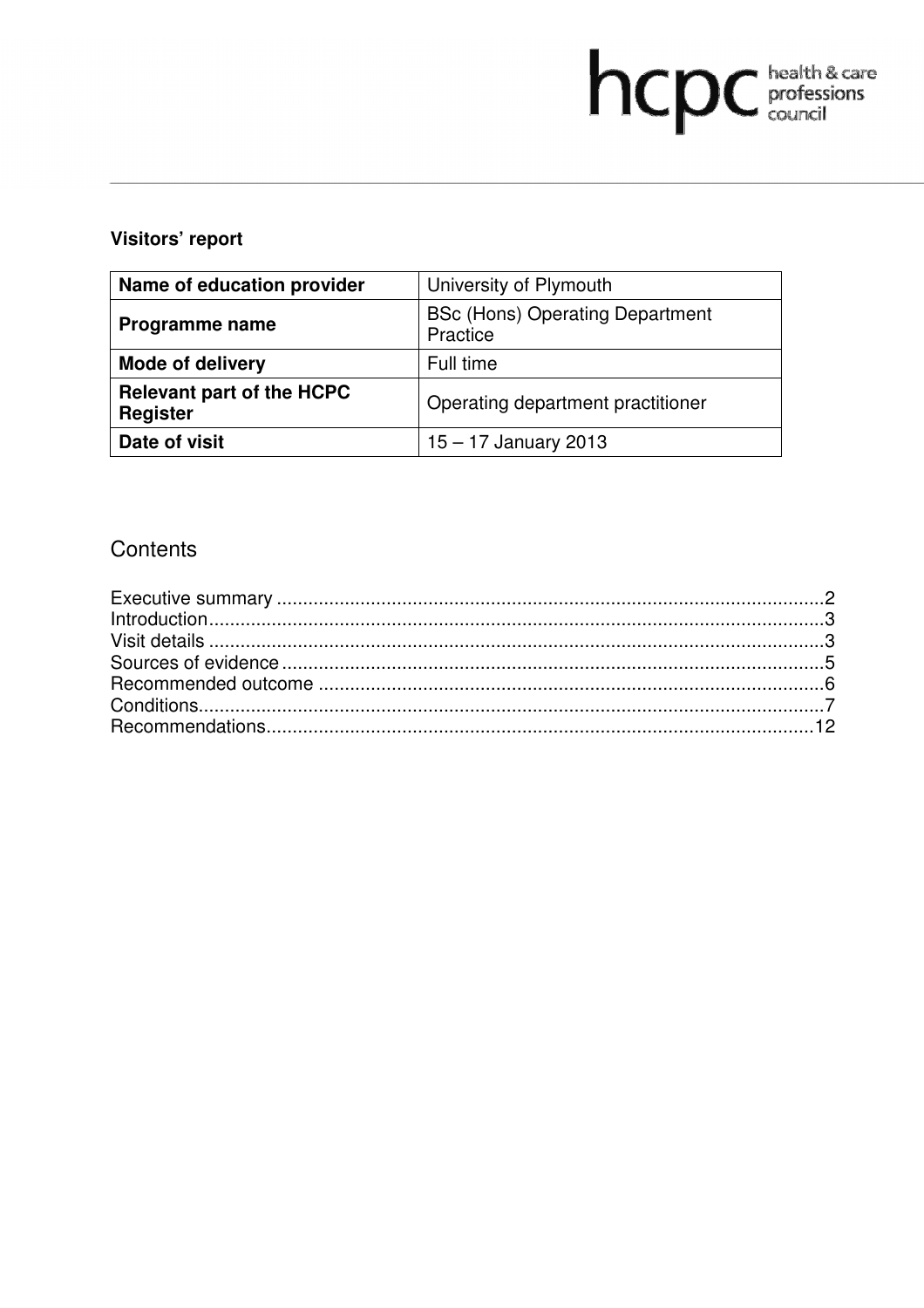# Executive summary

The Health and Care Professions Council (HCPC) approve educational programmes in the UK which health and care professionals must complete before they can apply to be registered with us. The HCPC is a statutory regulator and our main aim is to protect the public. The HCPC currently regulates 16 professions. All of these professions have at least one professional title which is protected by law. This means that anyone using the title 'Operating department practioner' must be registered with us. The HCPC keep a register of health and care professionals who meet our standards for their training, professional skills, behaviour and health.

The visitors' report which follows outlines the recommended outcome made by the visitors on the approval of the programme. This recommended outcome was accepted by the Education and Training Committee (Committee) on 9 May 2013. At the Committee meeting on 9 May 2013, the programme was approved. This means the education provider has met the condition(s) outlined in this report and the programme meets our standards of education and training (SETs) and ensures those who complete it meet our standards of proficiency (SOPs) for their part of the Register. The programme is now granted open ended approval, subject to satisfactory monitoring.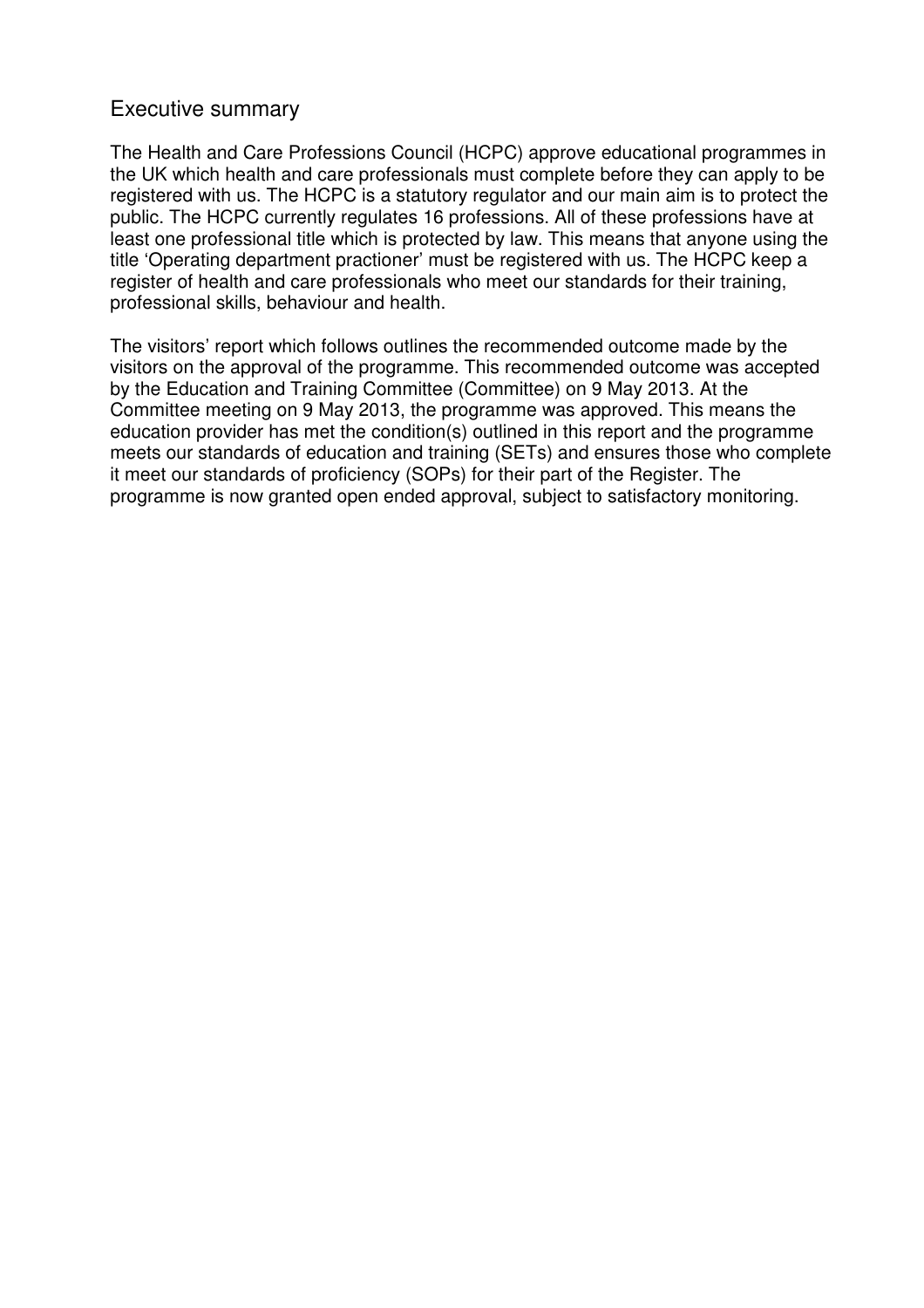# Introduction

The HCPC visited the programme at the education provider as it was a new programme which was seeking HCPC approval for the first time. This visit assessed the programme against the standards of education and training (SETs) and considered whether those who complete the programme meet the standards of proficiency (SOPs) for their part of the Register.

This visit was part of a joint event, the education provider validated the programme and the professional body considered their accreditation of the programme. The visit also considered the following programmes – DipHE Operating Department Practice, MSc Occupational Therapy (Pre-registration) and Post Graduate Diploma Occupational Therapy (Pre-registration). The education provider, the professional body and the HCPC formed a joint panel, with an independent chair and secretary, supplied by the education provider. Whilst the joint panel participated in collaborative scrutiny of all the programmes and dialogue throughout the visit; this report covers the HCPC's recommendations on this programme only. Separate reports exist for the other programmes. As an independent regulatory body, the HCPC's recommended outcome is independent and impartial and based solely on the HCPC's standards. Separate reports, produced by the education provider and the professional body outline their decisions on the programmes' status.

# Visit details

| Name of HCPC visitors and profession         | Penny Joyce (Operating department<br>practitioner)<br>Tony Scripps (Operating department<br>practitioner)                                                                                |
|----------------------------------------------|------------------------------------------------------------------------------------------------------------------------------------------------------------------------------------------|
| HCPC executive officer(s) (in<br>attendance) | <b>Ruth Wood</b>                                                                                                                                                                         |
| <b>HCPC</b> observer                         | Nicola Baker                                                                                                                                                                             |
| Proposed student numbers                     | 30 per cohort once per year                                                                                                                                                              |
| Proposed start date of programme<br>approval | September 2013                                                                                                                                                                           |
| Chair                                        | Will Diver (University of Plymouth)                                                                                                                                                      |
| Secretary                                    | Jo Melhuish (University of Plymouth)<br>Kahila Smith (University of<br>Plymouth)<br>Cirstie Rennie (University of<br>Plymouth)<br>Claire Ellis (University of Plymouth)                  |
| Members of the joint panel                   | Lloyd Howell (College of Operating<br>Department Practice)<br>Mike Donnellon (External Panel<br>member)<br>Beth Gompertz (Internal Panel<br>member)<br>Val Heath (Internal Panel member) |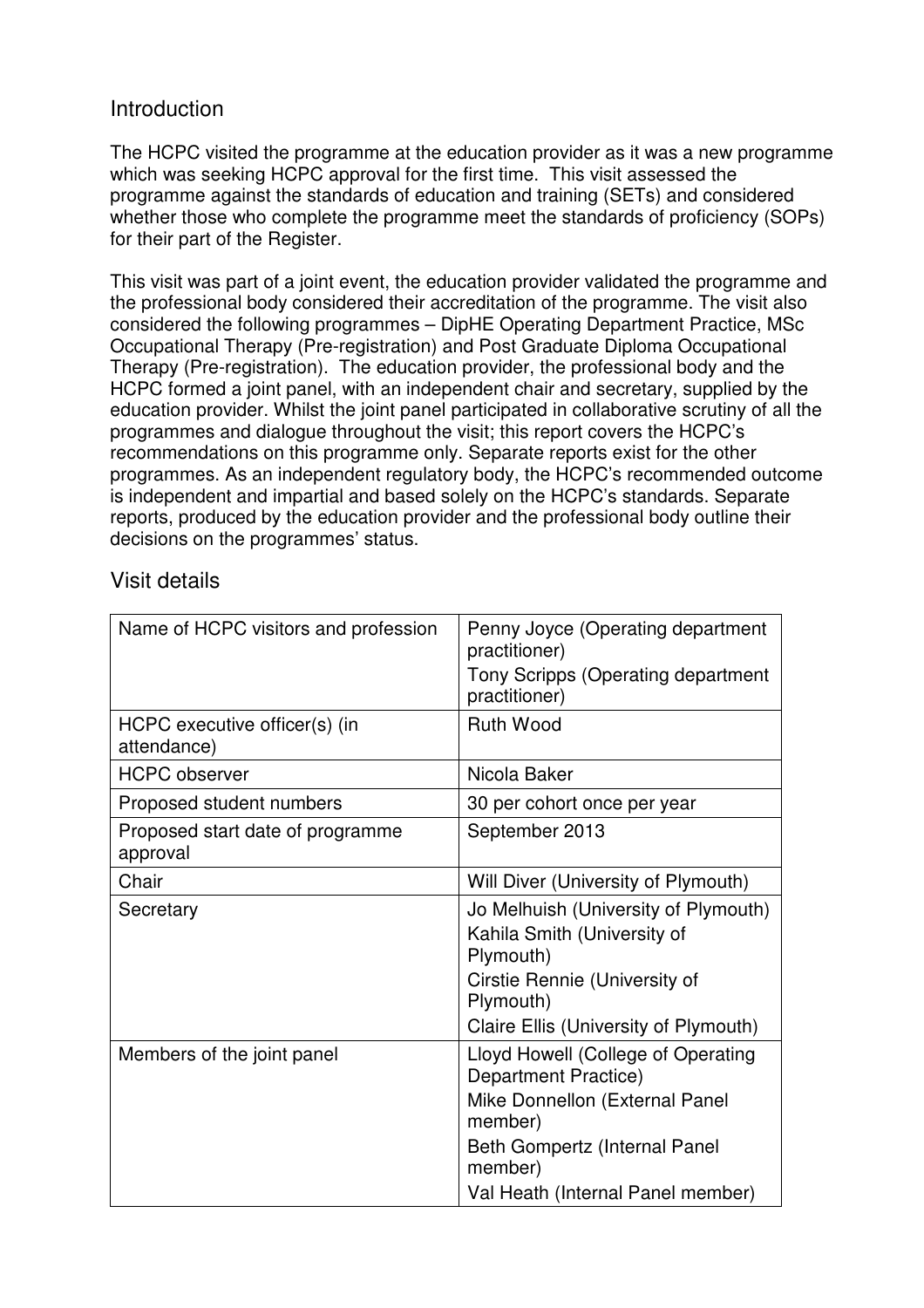| Mel Joyner (Internal Panel member) |  |  |
|------------------------------------|--|--|
| Sharon Wilkinson (Internal Panel   |  |  |
| member)                            |  |  |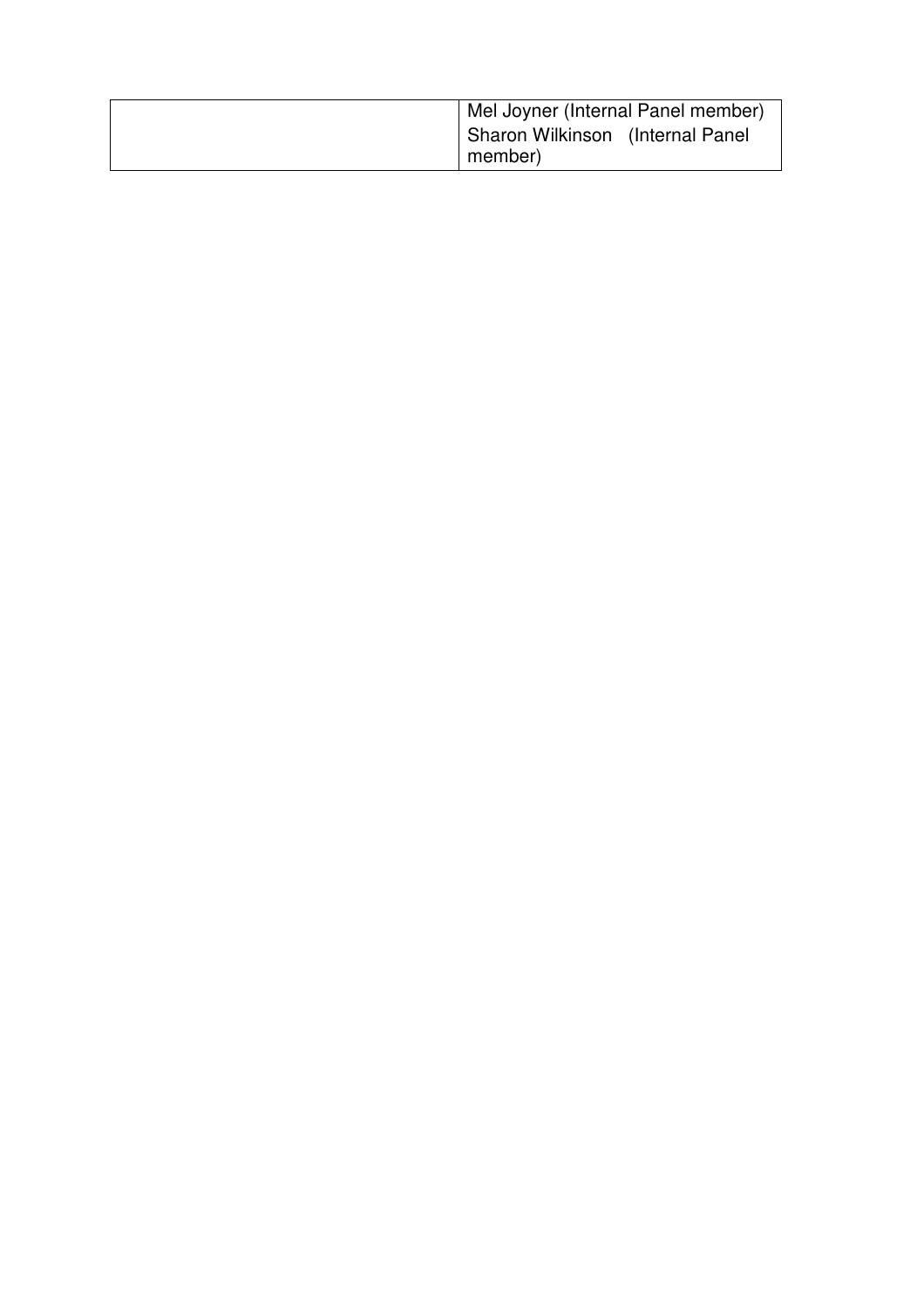# Sources of evidence

Prior to the visit the HCPC reviewed the documentation detailed below, sent by the education provider:

|                                                                                       | Yes | <b>No</b> | N/A |
|---------------------------------------------------------------------------------------|-----|-----------|-----|
| Programme specification                                                               |     |           |     |
| Descriptions of the modules                                                           |     |           |     |
| Mapping document providing evidence of how the<br>education provider has met the SETs |     |           |     |
| Mapping document providing evidence of how the<br>education provider has met the SOPs |     |           |     |
| Practice placement handbook                                                           |     |           |     |
| Student handbook                                                                      |     |           |     |
| Curriculum vitae for relevant staff                                                   |     |           |     |
| External examiners' reports from the last two years                                   |     |           |     |

The HCPC did not review external examiners' reports from the last two years prior to the visit, this programme is a new programme and therefore this documentation does not exist.

During the visit the HCPC saw the following groups or facilities:

|                                                                                                  | Yes | <b>No</b> | N/A |
|--------------------------------------------------------------------------------------------------|-----|-----------|-----|
| Senior managers of the education provider with<br>responsibility for resources for the programme |     |           |     |
| Programme team                                                                                   |     |           |     |
| Placements providers and educators/mentors                                                       |     |           |     |
| <b>Students</b>                                                                                  |     |           |     |
| Learning resources                                                                               |     |           |     |
| Specialist teaching accommodation<br>(eg specialist laboratories and teaching rooms)             |     |           |     |

The HCPC met with students from the DipHE Operating Department Practice, as the programme seeking approval currently does not have any students enrolled on it.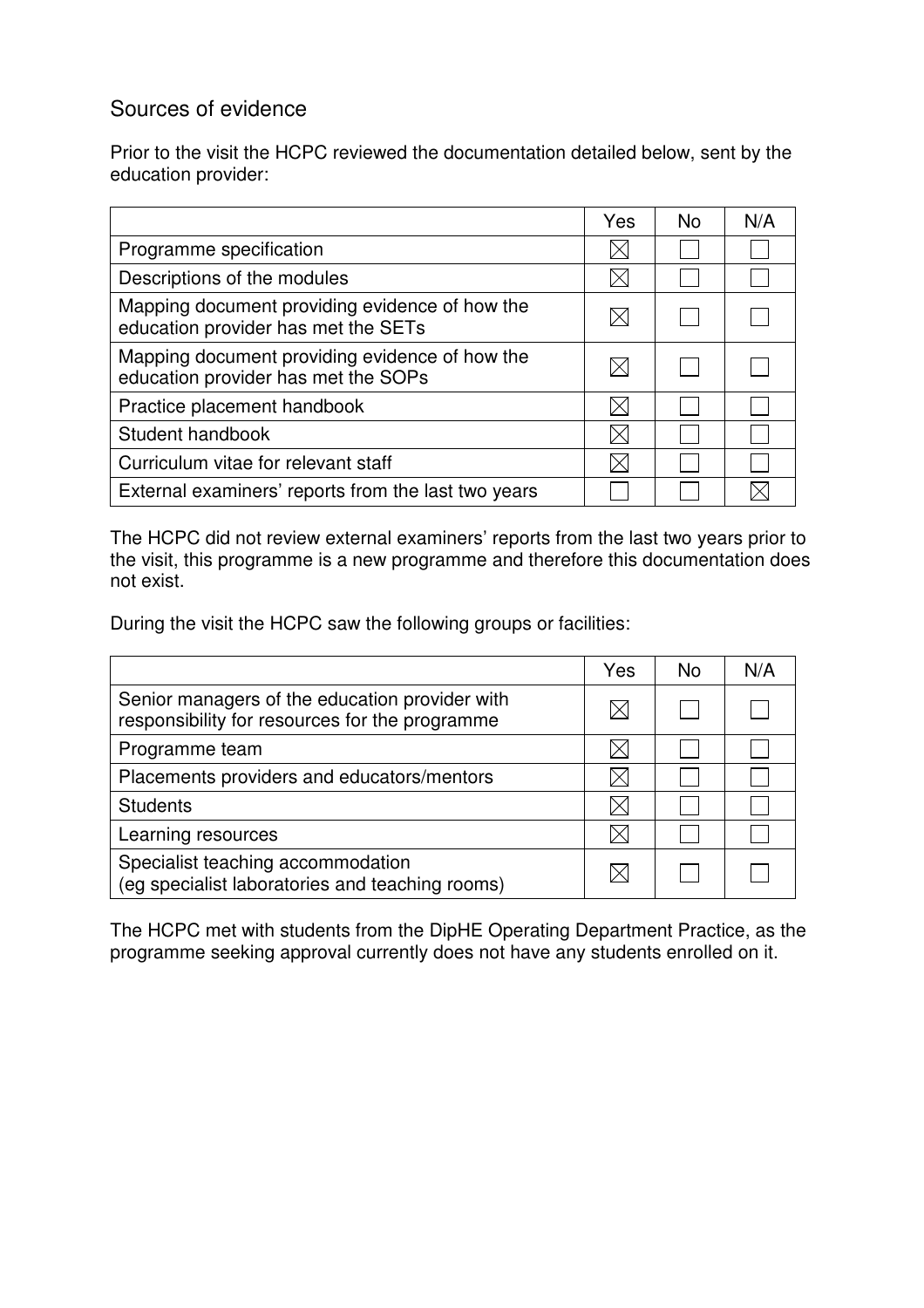# Recommended outcome

To recommend a programme for approval, the visitors must be assured that the programme meets all of the standards of education and training (SETs) and that those who complete the programme meet our standards of proficiency (SOPs) for their part of the Register.

The visitors agreed to recommend to the Education and Training Committee that a number of conditions are set on the programme, all of which must be met before the programme can be approved.

The visitors agreed that 46 of the SETs have been met and that conditions should be set on the remaining 11 SETs.

Conditions are requirements that the education provider must meet before the programme can be recommended for approval. Conditions are set when certain standards of education and training have not been met or there is insufficient evidence of the standard being met.

The visitors have also made a recommendation for the programme.

Recommendations are observations on the programme or education provider which do not need to be met before the programme is recommended for approval. Recommendations are normally set to encourage further enhancements to the programme and are normally set when it is felt that the particular standard of education and training has been met at, or just above the threshold level.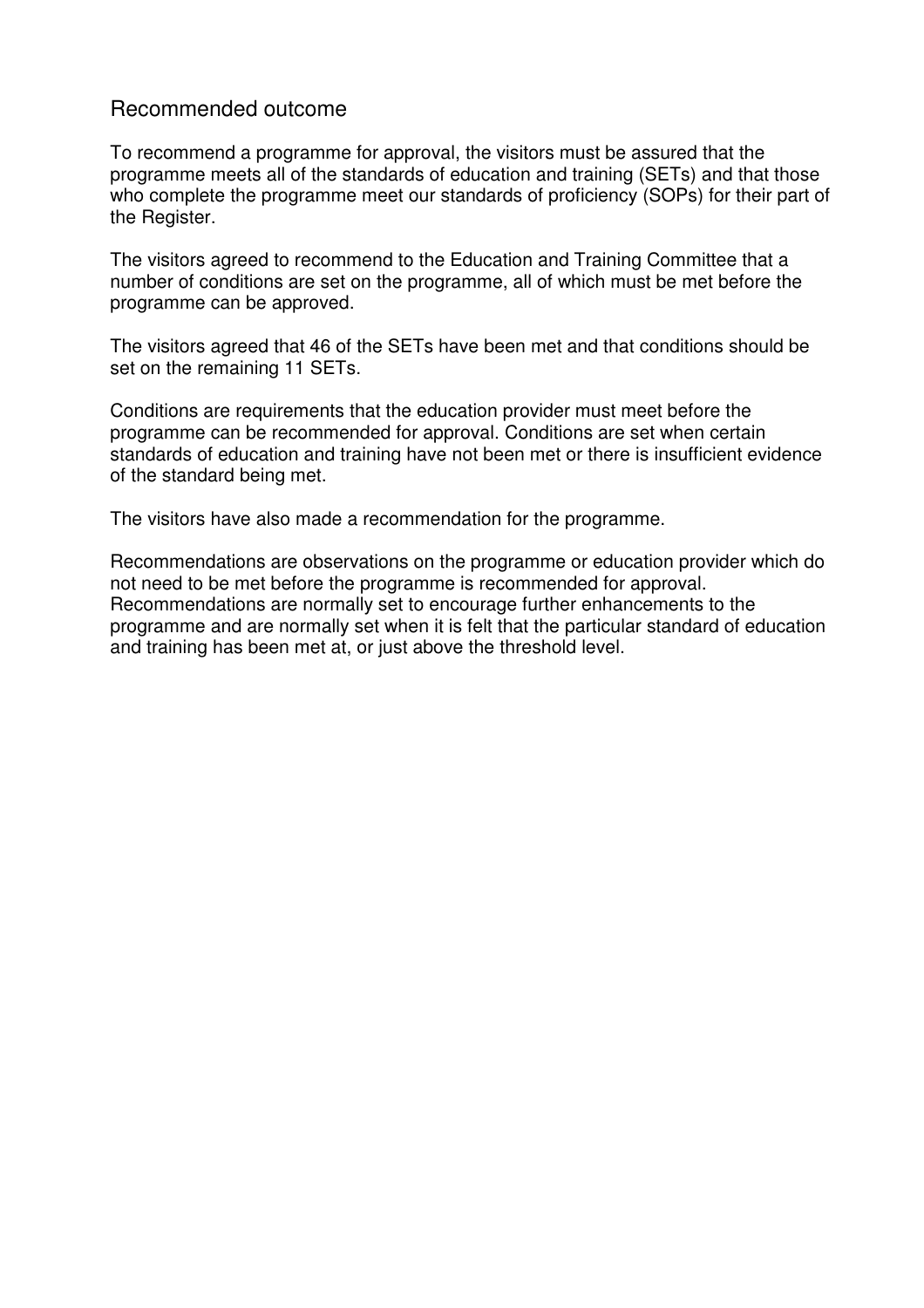# **Conditions**

## **2.1 The admissions procedures must give both the applicant and the education provider the information they require to make an informed choice about whether to take up or make an offer of a place on a programme.**

**Condition:** The education provider must revisit the advertising materials for the programme to ensure they are providing all the information potential applicants require for them to make an informed choice about the programme.

**Reason:** The visitors reviewed the online information and the advertising leaflet for the programme. They noted there was some information not included that they considered important for applicants to be able to make informed choices about the programme. This information included details about the award to be gained and mandatory admissions procedures (the occupational health check and enhanced CRB check). In order that the programme meets this standard the visitors require the education provider to revisit the advertising materials to ensure this information is included.

## **3.1 The programme must have a secure place in the education provider's business plan.**

**Condition:** The education provider must submit information that confirms whether this programme will be commissioned to run or not for the planned September 2013 commencement date.

**Reason:** At the time of the visit the programme was yet to receive confirmation this programme would be commissioned to run. Discussion at the visit indicated if this programme was commissioned then the DipHE Operating Department Practice programme would close and be replaced with this programme. It was confirmed that the number of students was anticipated to be the same for both programmes. It was also confirmed that arrangements have been made so only one of the programmes would be running at the same time. The visitors require further evidence that demonstrates whether the programme will be commissioned to run or not for the planned September 2013 commencement date to be able to ensure this programme has a secure place in the education provider's business plan.

## **3.2 The programme must be effectively managed.**

**Condition:** The education provider must submit information that includes details of how the programme team intend to effectively manage the practice placements in regards to module the ODP 302 Surgical First Assistant.

**Reason:** The visitors noted the ODP 302 Surgical First Assistant module included techniques for the students to undertake which were not included in the existing DipHE Operating Department Practice programme. The module expects students to be able to undertake advanced clinical skills in line with the role of Surgical First Assistant. The visitors are aware that the advanced skills the students need to undertake can be problematic for the placement providers to be able to provide a suitably experienced person to work with the student undertaking the skillset the module requires. Discussion indicated the programme team had begun talking about this with the practice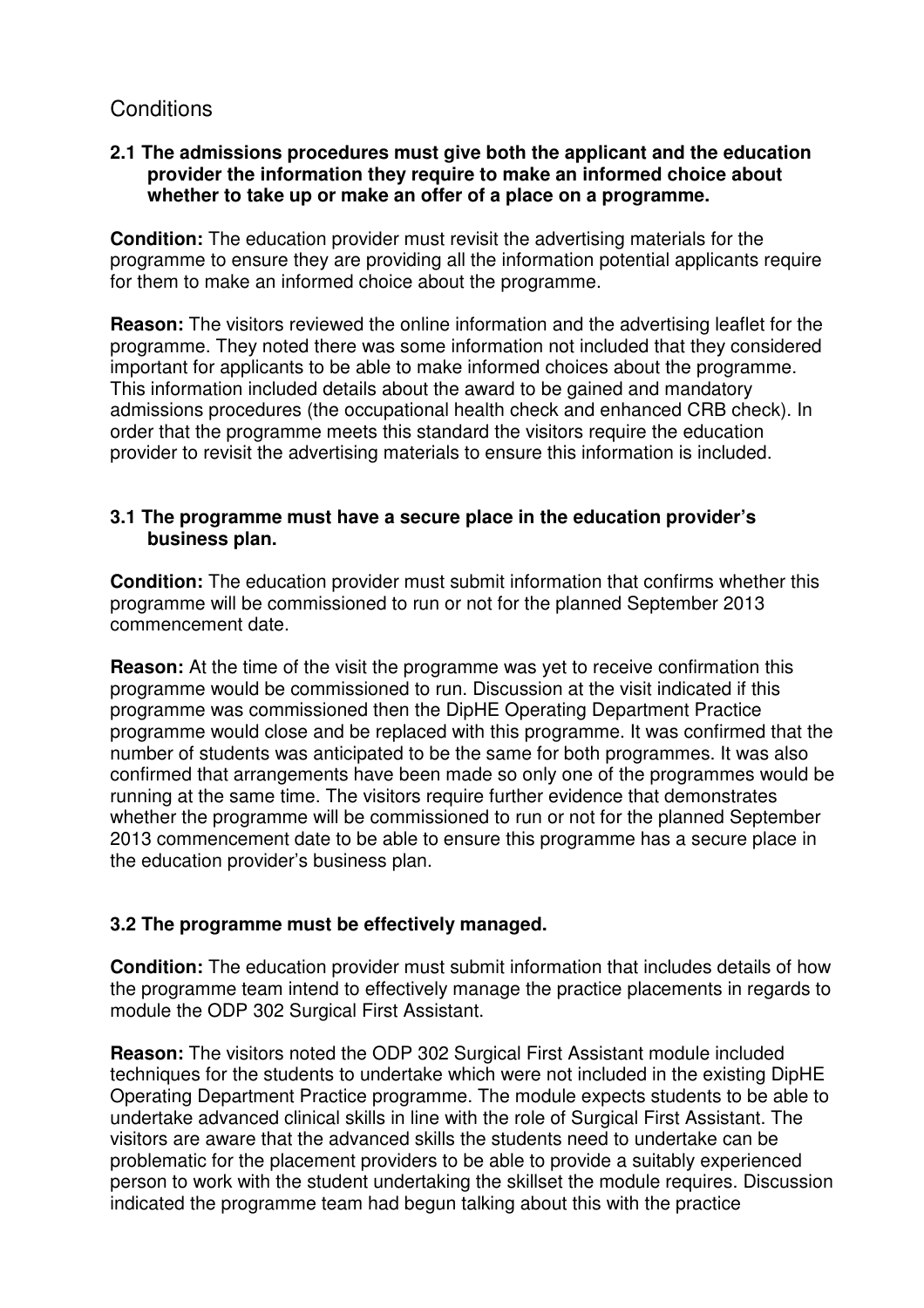placements to ensure that the experience could be gained, however there was no firm outcomes from any discussions and the visitors were unable to determine that the module was fully supported by the placement providers. The visitors require further evidence to demonstrate how the programme team intends to work with the placement providers to effectively manage the practice placements in regards to module the ODP 302 Surgical First Assistant.

## **3.6 Subject areas must be taught by staff with relevant specialist expertise and knowledge.**

**Condition:** The education provider must submit information that includes details of the module leaders for this programme.

**Reason:** The documentation submitted prior to the visit included programme team staff CV's and descriptions of the modules. The documentation did not have details of who would be the module leaders. Discussion at the visit indicated that if the programme gained commissioning, resources to recruit additional staff would be in place. Additionally they had already considered the module leads but not included details as they may change as more staff was recruited. The visitors were therefore unable to determine that subject areas would be taught by staff with relevant specialist expertise and knowledge. In order to determine this standard is met the visitors require information that demonstrates the indicative module leaders and where new staff may be used.

#### **3.15 Throughout the course of the programme, the education provider must have identified where attendance is mandatory and must have associated monitoring mechanisms in place.**

**Condition:** The education provider must amend programme documentation to remove references to the HCPC having a statutory attendance requirement for students.

**Reason:** Within the documentation provided there were references to the HCPC having statutory attendance requirements. "This is to ensure compliance with the statutory attendance requirements of the Health and Care Professions Council (HCPC)" (Practice Competency Assessment BSc (Hons) year 1, P11). The HCPC enforces no statutory requirements for attendance of students for academic learning or practice placement learning. The visitors require these references to be amended throughout the documentation. The visitors also noted other inaccuracies through the documentation which need to be corrected. For example, in the programme handbook p39, there is a reference to appendix 3 for module descriptors however appendix 3 is the end of placement feedback form and on p61 there is a reference to appendix 2 which is also incorrect. The visitors require all inaccuracies and incorrect references to be corrected within the documentation.

#### **4.1 The learning outcomes must ensure that those who successfully complete the programme meet the standards of proficiency for their part of the Register.**

**Condition:** The education provider must submit finalised descriptions of the modules for this programme.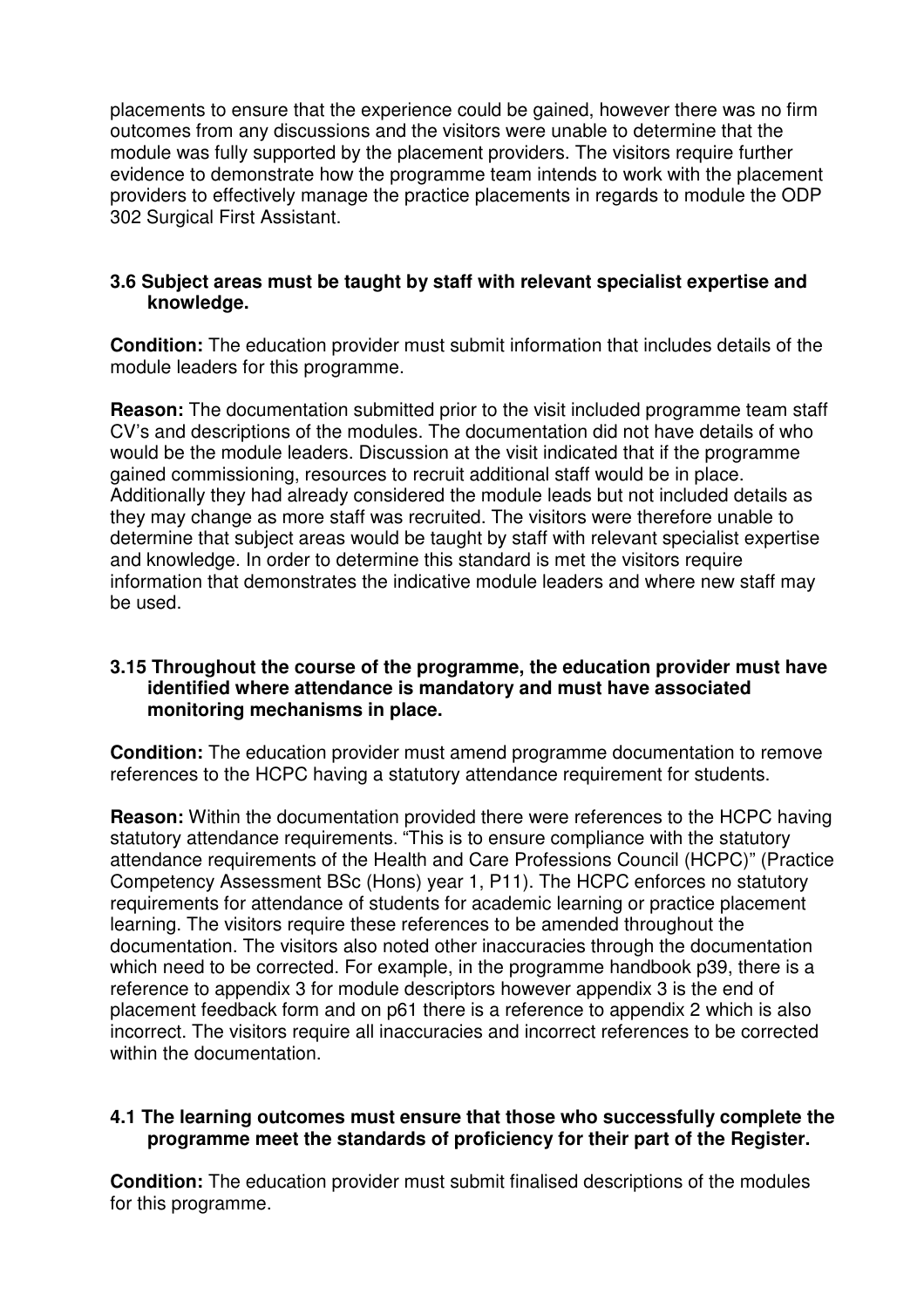**Reason:** During the visit discussion indicated revisions would be made to the module descriptors concerning some learning outcomes and general amendments. The visitors will need to determine the learning outcomes of the revised module descriptors will ensure those who successfully complete the programme will meet the standards of proficiency for their part of the Register. Therefore the visitors require the education provider submit revised module descriptors for review.

#### **5.6 There must be an adequate number of appropriately qualified and experienced staff at the practice placement setting.**

**Condition:** The education provider must submit evidence to demonstrate they have immediate access to details regarding the mentors working with students from this programme.

**Reason:** Documentation provided for this visit stated "a 'live' mentor database is kept of all staff that mentor ODP students" (SETs mapping document, SET 5.6). At the visit the visitors viewed the database and were informed it was a voluntary database into which information was populated by members from the individual practice placement areas. The visitors were concerned this could mean it was difficult for the programme team to be able to know who was working with their students at any given time and to be able to ensure those mentors were appropriately qualified and experienced. Upon raising this concern with the programme team it was stated the information collected from the placements audits included details about the mentors and this was inputted onto the system, it was also described that individual placement areas maintained lists of where students were placed and the programme team could ask for access to these lists. The visitors were satisfied the information was available however were concerned the programme team did not have direct access to information about who students were located with. The visitors additionally have not seen the evidence that the information collected through the audit process is being inputted onto a system accessible to the programme team. The visitors therefore require evidence that the programme team have immediate access to information regarding who their students are working with at any time and information to be able to ensure that those mentors were appropriately qualified and experienced.

#### **5.8 Practice placement educators must undertake appropriate practice placement educator training.**

**Condition:** The education provider must submit evidence to demonstrate they have immediate access to details regarding the training undertaken by mentors working with students from this programme.

**Reason:** Documentation provided for this visit stated "a 'live' mentor database is kept of all staff that mentor ODP students" (SETs mapping document, SET 5.6). At the visit the visitors viewed the database and were informed it was a voluntary database into which information was populated by members from the individual practice placement areas. The visitors were concerned this could mean it was difficult for the programme team to be able to know who was working with their students at any given time and to be able to ensure those mentors had been appropriately trained. Upon raising this concern with the programme team it was stated the information collected from the placement audits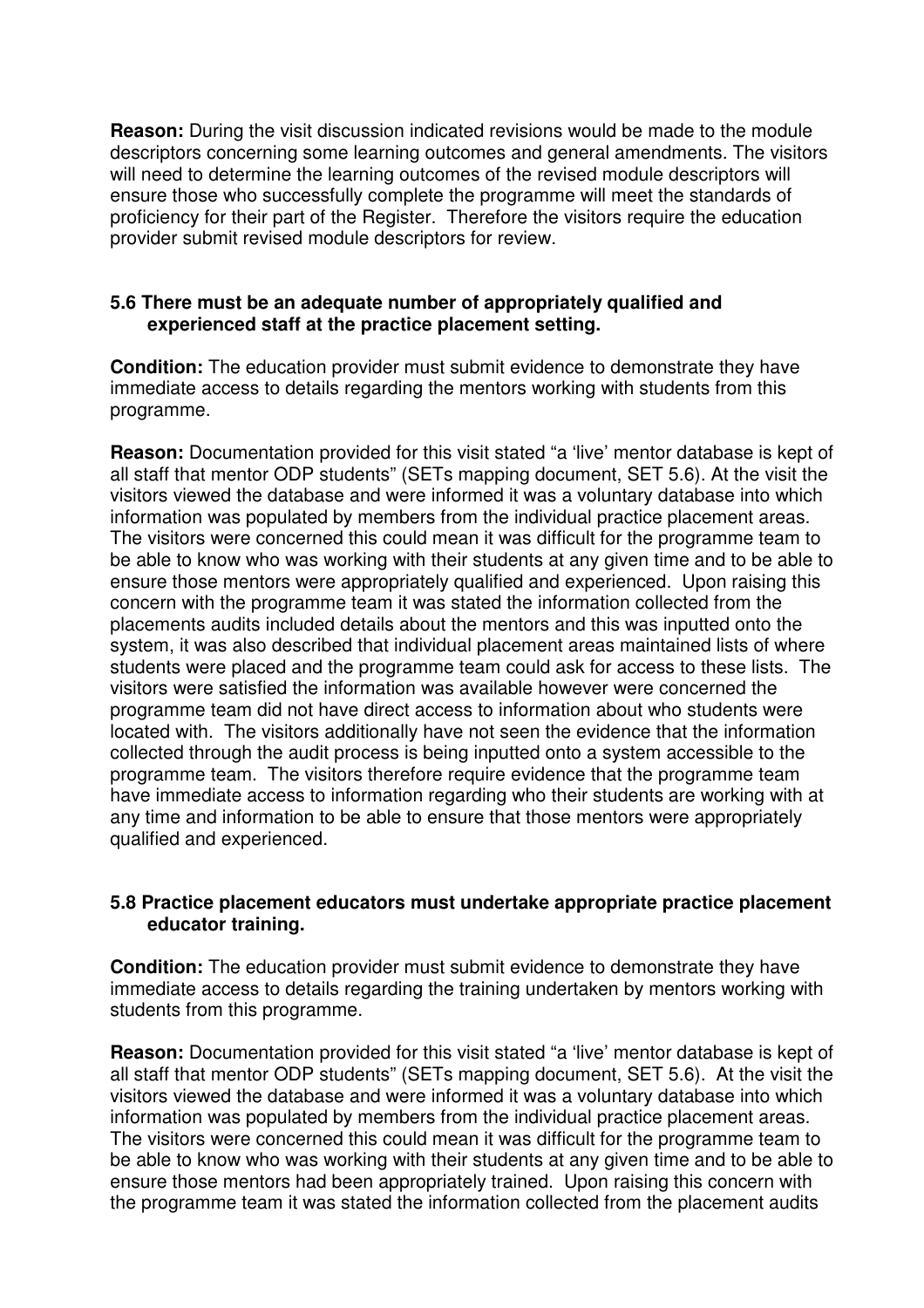included these details about the mentors and this was inputted onto their system. The visitors were satisfied the information was available from the audits however have not seen the evidence that the information collected through the audit process is being inputted onto a system accessible to the programme team. The visitors therefore require evidence the programme team have immediate access to information regarding who their students are working with at any given time and are able to ensure those mentors are appropriately trained.

- **5.11 Students, practice placement providers and practice placement educators must be fully prepared for placement which will include information about an understanding of:** 
	- **the learning outcomes to be achieved;**
	- **the timings and the duration of any placement experience and associated records to be maintained;**
	- **expectations of professional conduct;**
	- **the assessment procedures including the implications of, and any action to be taken in the case of, failure to progress; and**
	- **communication and lines of responsibility.**

**Condition:** The education provider must submit the practice placement documentation for levels 5 and 6 (years 2 and 3) of the programme.

**Reason:** With the documentation submitted prior to the visit the education provider included some of the practice placement documentation for level 4, however did not provide the documentation for levels 5 and 6 of the programme. In order to determine the education provider is providing all the information that students and practice mentors need in order to be fully prepared for placement the visitors require the education provider to submit this documentation.

- **5.11 Students, practice placement providers and practice placement educators must be fully prepared for placement which will include information about an understanding of:** 
	- **the learning outcomes to be achieved;**
	- **the timings and the duration of any placement experience and associated records to be maintained;**
	- **expectations of professional conduct;**
	- **the assessment procedures including the implications of, and any action to be taken in the case of, failure to progress; and**
	- **communication and lines of responsibility.**

**Condition:** The education provider must submit further information that demonstrates how the programme team intends to work with placement providers to ensure the practice mentors are fully prepared for the placement that corresponds to module ODP 302 Surgical First Assistant, including ensuring appropriate support is provided for practice mentors and ensuring parity of placement experience for students.

**Reason:** The visitors noted the ODP 302 Surgical First Assistant module included techniques for the students to undertake which were not included in the existing DipHE Operating Department Practice programme. The module expects students to be able to undertake advanced clinical skills in line with the role of Surgical First Assistant. The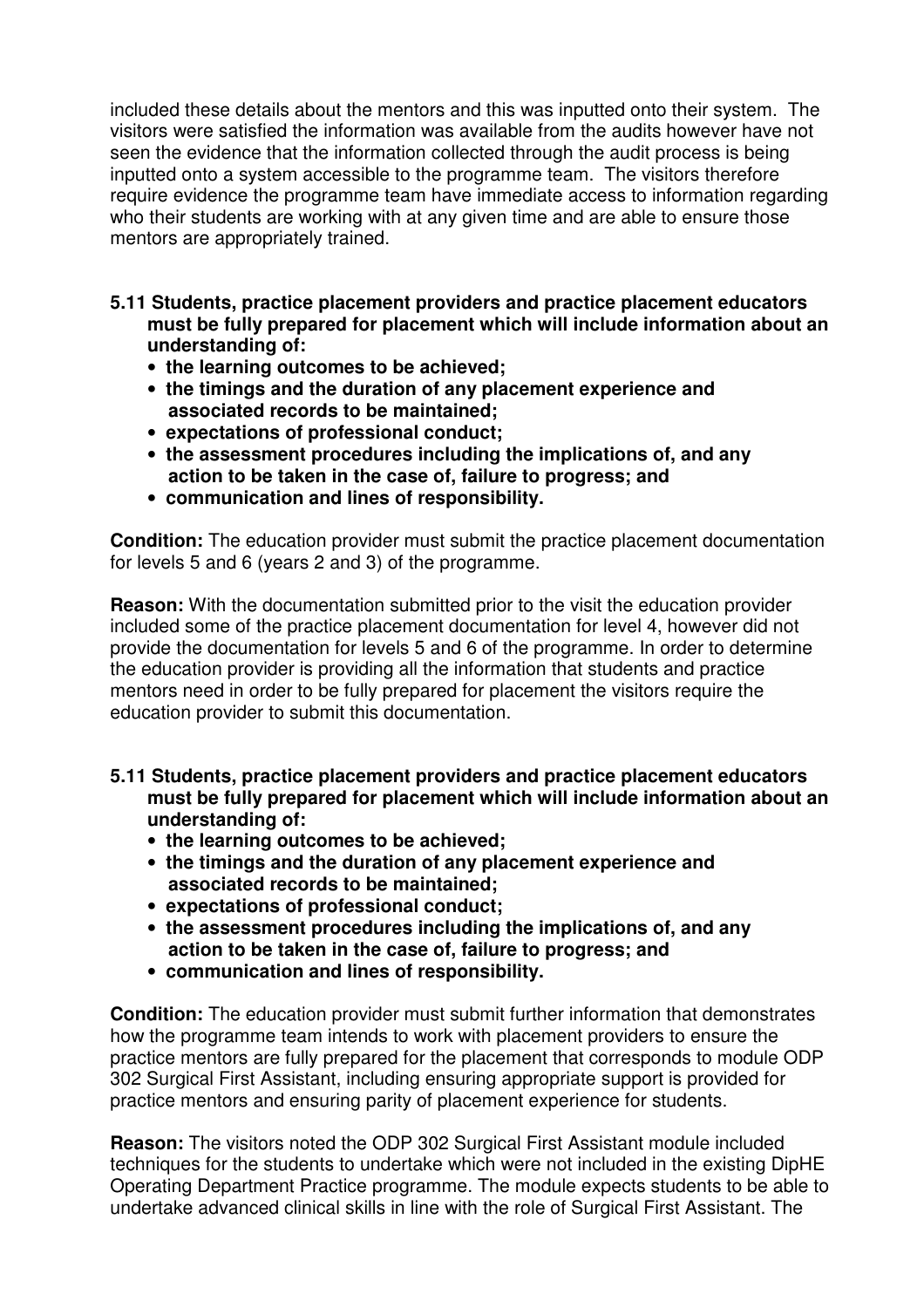visitors are aware that the advanced skills the students need to undertake can be problematic for the placement providers to be able to provide a suitably experienced person to work with the student undertaking the skillset the module requires. The visitors were also aware that work would need to be undertaken to ensure the practice mentors were fully supported in undertaking this module with students and to ensure that all students were receiving the same experience through their practice placements to be able to meet the requirements of the module. Discussion indicated work would be undertaken to ensure the practice mentors would be suitably prepared for this role and supported in undertaking this however no details of how this would be carried out were provided. The visitors therefore require further evidence that demonstrates how the education provider intends to ensure that the practice mentors are fully prepared to work with students undertaking this module.

#### **5.13 A range of learning and teaching methods that respect the rights and needs of service users and colleagues must be in place throughout practice placements.**

**Condition:** The education provider must ensure that the rights and needs of service users are respected throughout practice placement.

**Reason:** The visitors noted the ODP 302 Surgical First Assistant module included techniques for the students to undertake which were not included in the existing DipHE Operating Department Practice programme. The module expects students to be able to undertake advanced clinical skills in line with the role of Surgical First Assistant. The visitors are aware that service user consent to be treated by a student is taken as part of the students practice learning and through adherence to the professional body Student Standards of Professional Behaviour. When looking at this module in particular the visitors need reassurance that service users are being fully informed that they will be treated by a student.

#### **6.1 The assessment strategy and design must ensure that the student who successfully completes the programme has met the standards of proficiency for their part of the Register.**

**Condition:** The education provider must submit finalised descriptions of the modules for this programme.

**Reason:** During the visit discussion indicated revisions would be made to the module descriptors concerning some learning outcomes and general amendments. The visitors will need to determine the assessment of the learning outcomes in the revised module descriptors will ensure those who successfully complete the programme will meet the standards of proficiency for their part of the Register. Therefore the visitors require the education provider submit revised module descriptors for review.